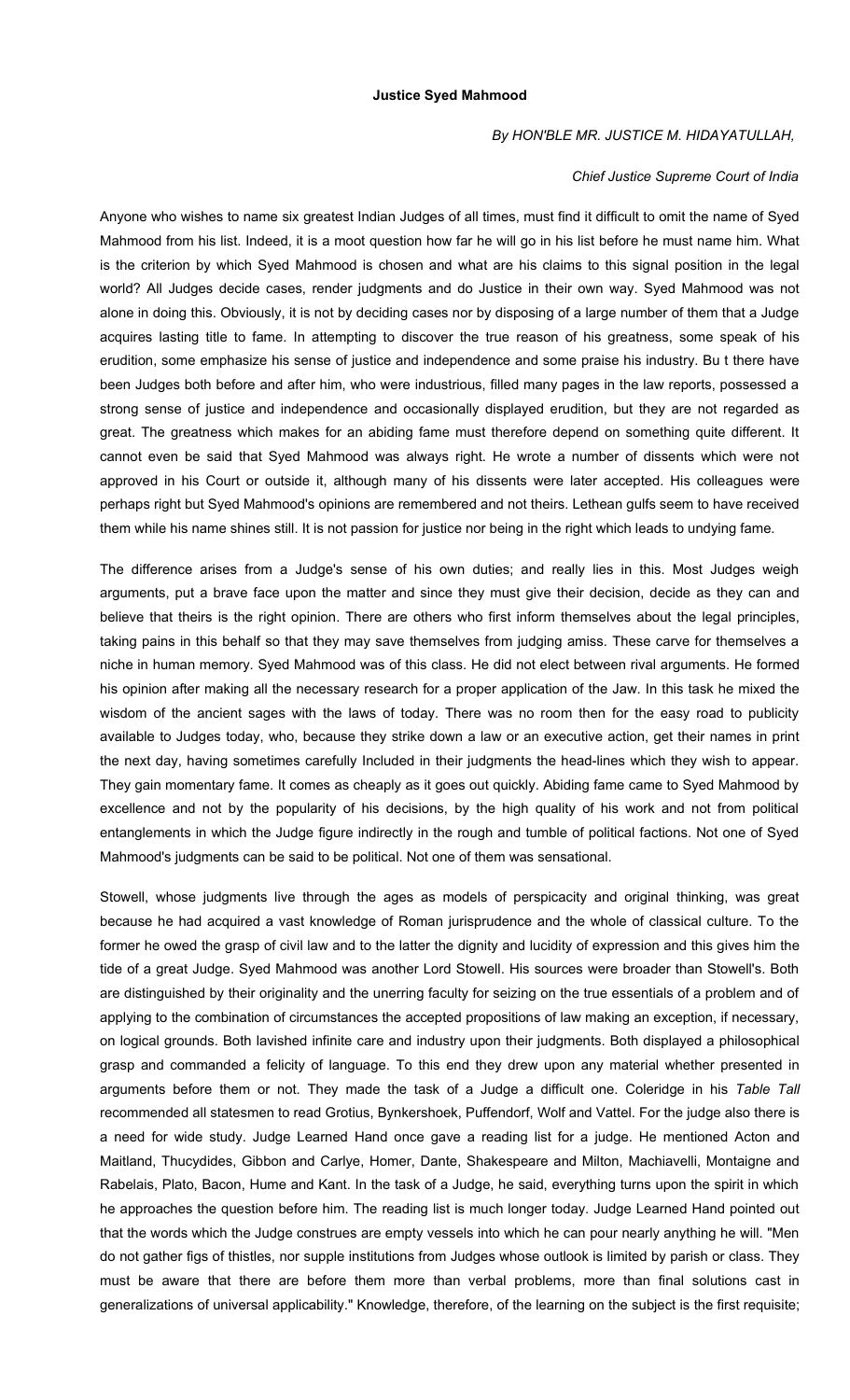and this knowledge for a proper decision must be acquired before an attempt is made to solve the problem. And next the result must be stated in the grand manner. Cicero once said of his friend Sulpicius Rufus that he treated law 'with the hand and mind of an artist'. This is true of Syed Mahmood. A judgment, any more than a book, does not spring complete from the brain of a Judge. If it does, then it is not a judgment in the grand style. A notable judgment is the result of great industry and ratiocination, otherwise in the flow of facile utterances the real difficulties of the legal problems are in danger of being hidden out of sight. How many judgments we can name in which' idle circumlocution does duty for thought?' They are full of band-spread ideas. Analysed properly, they are found to be *verbosi in re facili, in difficili muti in angusta diffusi.*

Lord Philimore was not only a great Judge himself but also a discerner of ability in others. He recommended to the Governor General of India the appointment of Syed Mahmood as the first Indian Judge in the N.W.P. High Court (now the Allahabad High Court). Syed Mahmood was then 32 years in age. In this short period, Syed Mahmood was a student, a lawyer for seven, and a District Judge for three, years. Great must have been the promise held out by him in his short tenure as a District Judge to attract the notice of the Judicial Committee. Born in 1850, Syed Mahmood received his education at Queen's College, Benares and Christ's college, Cambridge, and was called to the Bar from Lincoln's Inn in 1872. His academic career was not outstanding but fairly successful. He acquired a profound knowledge of classical, European and oriental languages. When in 1882 he was first raised to the High Court Bench he had ten years' standing at the Bar including service for three years as a District Judge. He was barely qualified to occupy the august office of a Judge of a High Court. In our days it would be quite surprising to find a person ascending the highest rung of the judicial ladder at such an age. Lord Philimore must have thought (and rightly) that the youth of a Judge or a lawyer is not a disqualification but an asset. Syed Mahmood fortunately did not suffer from the sin of being young. Old age and experience are perhaps more necessary in a doctor than in a lawyer. The old proverbial saying is *"esto advocatus juvenis et medicus senex."* Ardour and ambition serve a lawyer. As Accursius remarked *"Quant uniore Jtanto perspicaciorer".*

Syed Mahmood's judgments are remembered because they bear the stamp of industry, erudition, his sense of justice and independence and are expressed without tiresome dogmatism, and iterated clinches and are free of parched style so common today. His method of approach was not one but multifarious. Law is capable of being investigated from diverse angles. We may consider its historical evolution, or assess its organic connection with the requirements of the age. We may observe the synthesis of its authoritative contempt, or the philosophical meaning of the basic principles which underlie its prescriptions. Syed Mahmood applied all methods to his inquiry to discover the true principle applicable to the facts before him. Although the time during which he worked as a Judge was a bare seven years, he wrote many leading judgments and many scintillating dissents. In both he shone with , the same luster. In either mood, whether speaking for the court or for himself, Syed Mahmood suffered from no false or affected modesty in using his erudition and powers of research. He was not one of those in whose case modesty is none else than inverted pride. It must have been a trying experience to be the first and lone Indian among Englishmen. He did not flinch from his duty, because to mince his words would have been fatal. Where he did not agree he boldly dissented., "A dissent", said Chief Justice Hughes, "is an appeal to the brooding spirit of the law, to the intelligence of a future day, when a later decision may possibly correct the error into which the dissenting Judge believes the court to have been betrayed". Dissent in him was not born of a perverse nature but from conviction. Intellectual integrity is more clearly visible in a dissent and seldom when a Judge temporizes or shelters behind a majority opinion. The names of great Judges Harlan, Holmes, Atkin are remembered not because of the majority opinions they gave or concurred in, but because of their brilliant dissents. It is now proved that many of Syed Mahmood's dissents were right. Some of them were later accepted by other Full Benches and the Judicial Committee. Just as Mr. Justice Peckham wrote Mr. Justice Field's famous dissents into the later opinions of his Court, Syed Mahmood's dissents were rewritten or adopted as the leading opinions of the High Courts and the Judicial Committee. Faith with his oath and his judicial and moral independence are visible in his powerful and scholarly dissents. As Mr. Justice Sutherland said, the oath which a Judge takes is not a composite oath but an individual one. In passing his judgment a Judge discharges an individual duty imposed upon him by his oath which cannot be consummated justly by an automatic acceptance of the views of others, which have not convinced him or have created a reasonable doubt in his mind. He did not dissent to get a chance to speak which is a common failing of a poor Judge striving vainly for recognition as an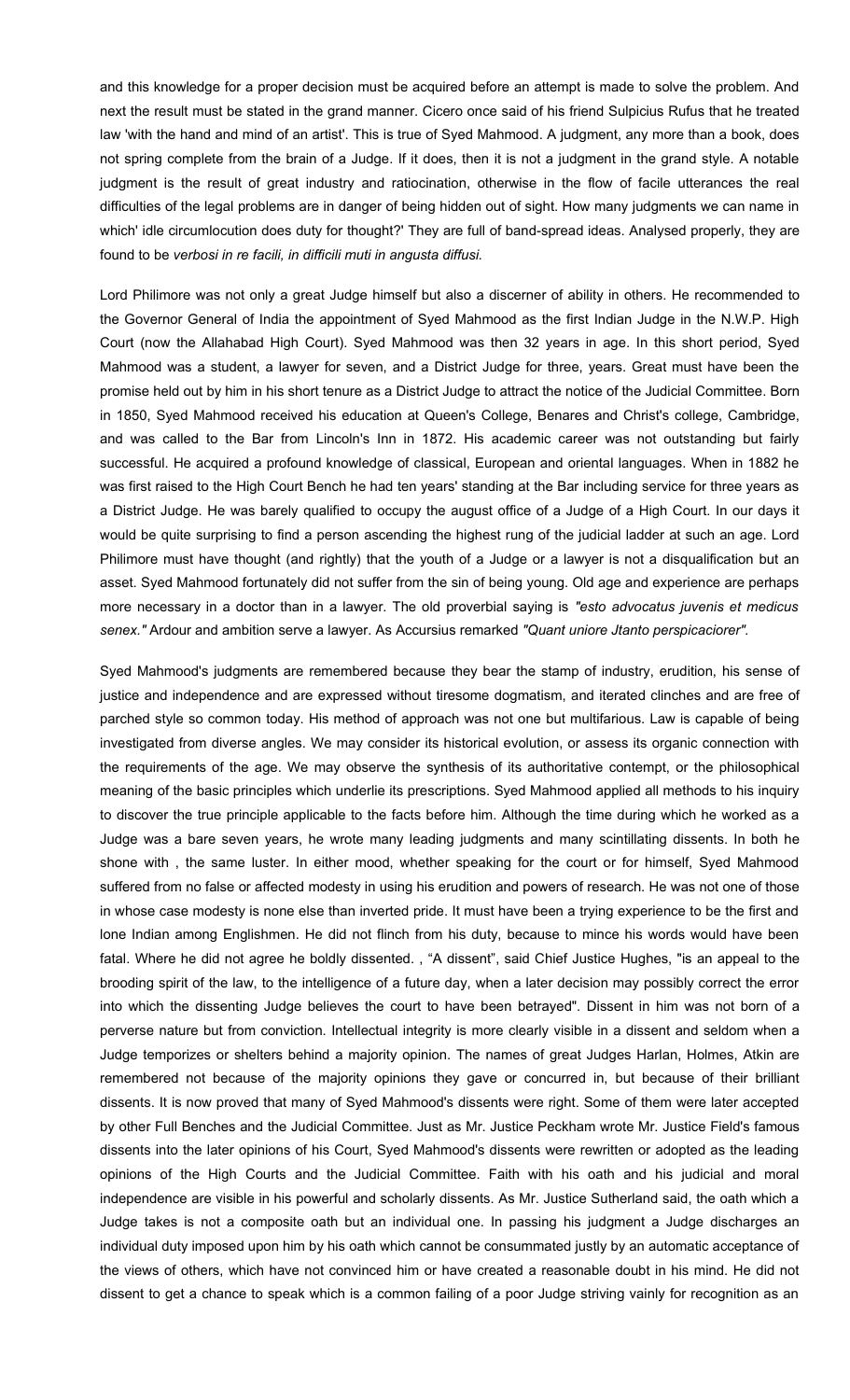independent thinker, but because of fundamental differences. He demonstrated them by, a juristic approach to the problem with the scholarship which was essential to its exposition.

What was the learning on which he depended as source material? First and foremost, he was influenced by Roman Law. The study of Roman Law, which Judges today neglect and even characterise as pedantry, makes a Judge a cultured Judge. The much derided Glossators did a great deal to establish the study of Roman jurisprudence. Time was when a knowledge of the Roman system was considered an indispensable qualification for a Judge. A close acquaintance with Gaius and Justinian, Ulpian and Papinian is still regarded as the hall-mark of a polished scholar. It used to be said at one time that the knowledge of Azzo' (whose Gloss and Summa of "" the Institutes and the Codes are still worth reading) was indispensable to those who aspired to the exalted position of a Judge-Chi non ha *Azzo, non vada a palazzo*! Today, it is not remembered that Ihring reminded his readers that Rome had thrice conquered the world, first by arms, secondly by religion and lastly by law; although Ihring's motto was 'through Roman Law, but above and beyond it.' If we can live commercially by borrowing ideas from others, we can be better for borrowing ideas about laws and institutions from others also. In *Gopal Pandey* v. Parsottam Das<sup>[1](#page-2-0)</sup>, Syed Mahmood explained the nature of the right of occupancy drawing upon the analogy of the Roman *nuda proprietas* and *Emphyteusis* to prove that provisions of a procedural character had really created substantive rights. In *Ishri* v. *Gopal Saran*<sup>[2](#page-2-1)</sup>, the Civil Law doctrine of *compensafioest debiti et crediti inter se contributio* was found equitable in its foundation. In *Muhammad Allahabad Khan* v. *Muhammad Ismail Khan* [3](#page-2-2) , Syed Mahmood referred to the adoption of Roman Law and, comparing it with Scottish and French laws, considered if he could draw any principle applicable to the doctrine of acknowledgment of paternity by a Muslim male. In *Kandhiyalal v. Chandar<sup>[4](#page-2-3)</sup>,* when Syed Mahmood dissented vigorously on the question of payment in *solido* and the rights of creditor *solidaire,* he referred to Domat on Civil Law, Pothier's Law of Contracts and Demolombe's Treatise on Contracts. In *Muhammad Salim* v. *Nabian Bibi and ofhers,*[5](#page-2-4) he quoted extensively from the Digest to establish the plea of *excepti rei judicatae*. He was always turning to Colquhoun, Lord Mackenzie, Hunter and others. He subscribed to the full to Montesquieu's dictum (*Pensee* I,I95) 'to know modern times, one must know antiquity and each law must be followed in the spirit of all the ages.' Truly, *sine historea caecam esse jurisprudentiam.* Yet he never got lost in antiquity. To him, as to Holmes, historic continuity with the past was not a duty, it was only a necessity and he used Roman Law to inspire himself and not to follow it blindly.

Syed Mahmood was also affected by the British, Continental and American systems. He drew largely upon Coke, Bentham, Austin and Holland. From the Continental writers, he chose Pothier, Savigny and the German jurists. But, by far the greatest influence on him was that of Story. He inclined towards Equity more than towards Common Law. This was but natural. Common Law is full of technicality while Equity is liberal. The Court of Chancery was a Court of piety and was said always to be open. Of the writers on the subject of Equity, he quotes more often from Story than others. He has referred to his Equity jurisprudence in several judgments as also to his Equity Pleas, Contracts and Conflict of Laws. Syed Mahmood's famous description of the law of limitation as a 'statute of repose' was taken by him from Angel on the law of limitation, via justice Story in *Bell* v. Morrison.<sup>[6](#page-2-5)</sup> In *Mangulal and others* v. *Kandhai Lal and anothers* [7](#page-2-6) , he quoted extensively from Story's Conflict of Laws and added-'I adopt every word of the rules of substantial justice here laid down as distinguished from merely technical rules of procedure.

Syed Mahmood, however, excelled himself when he dealt with a question under the personal laws of Hindus and Muslims. In dealing with cases on the Muslim Law, Syed Mahmood relie exclusively on the original texts in Arabic, which he translated for himself and sometimes for his colleagues. Thus, in *Muhammad Allabadad Khan* v. *Muhammad Ismail Khan (supra)* the judgment by Straight, J., also noted for its scholarship and close reasoning was prepared with the assistance of translations made by Syed Mahmood. Syed Mahmood in a separate judgment more than made up what was left out by Straight, J. He pointed out how in the medieval systems of

- <span id="page-2-1"></span>2 6 All. 351 .
- <span id="page-2-2"></span>3 10 All. 289 (F.B.)
- <span id="page-2-3"></span>4 7 All. 313 (F.B.)
- <span id="page-2-4"></span>5 8 All. 282
- <span id="page-2-5"></span>6 7 Peters U.S.R. 360
- <span id="page-2-6"></span>7 8 All. 475

<span id="page-2-0"></span><sup>1</sup> 5 All. 1.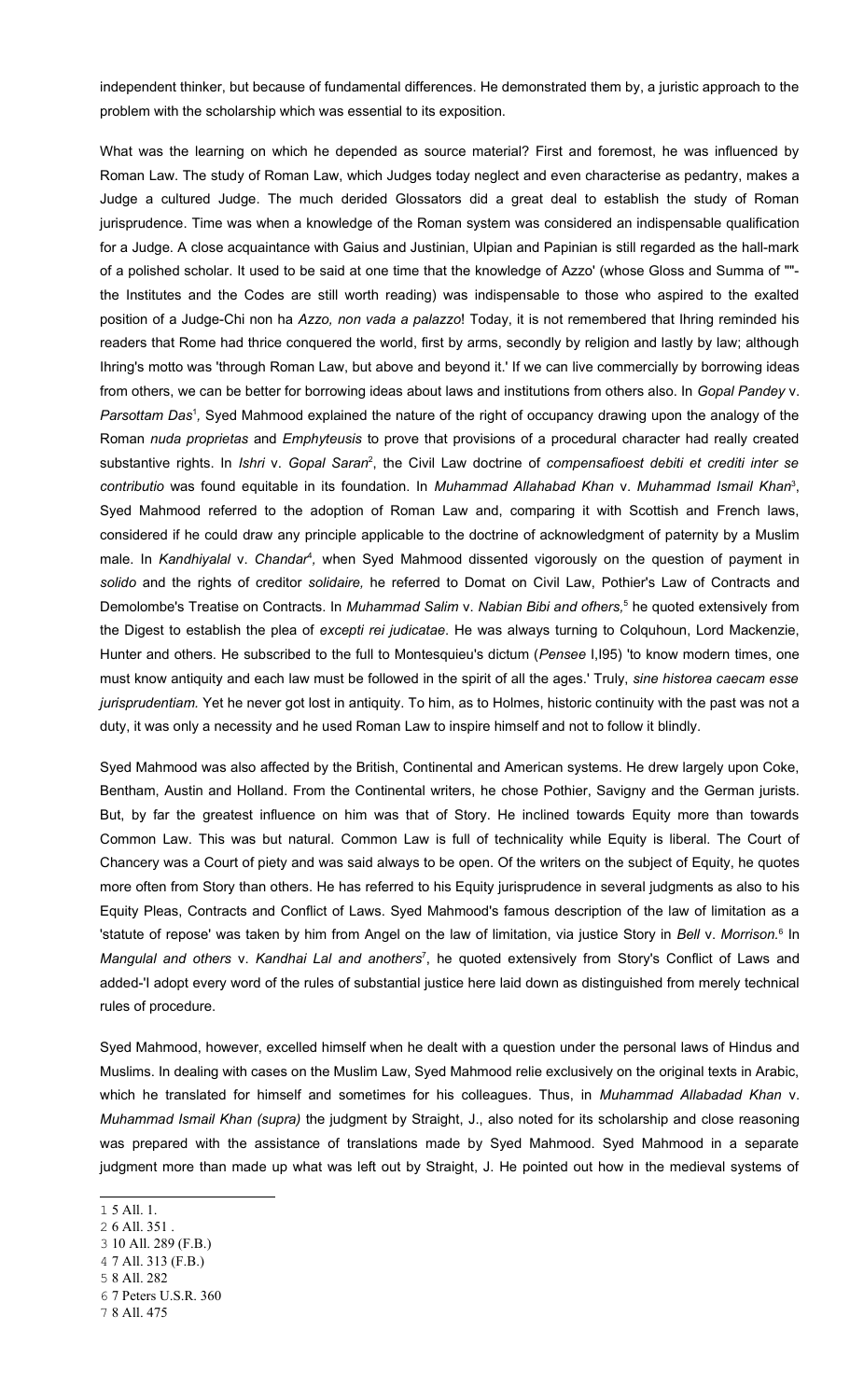jurisprudence confusion existed between rules of substance or merit (*ad litis decisionem*) and the rules regulating the procedure and the remedy (*ad litis orinationem*). He drew an analogy between the English and Muslim Law and laid down that in Muslim Law the principles of *semper praesumitur pro legitimatione puerorum* and *semper praesumitur promatrimonio* apply. The judgment is an exhaustive thesis on the subject and sets a standard in erudite exposition. In *Fida Ali* v. *Muzaffar Ali*<sup>[8](#page-3-0)</sup>, Syed Mahmood referred to an original *Hadis* related by Hasan Ibn Mahbub on the authority of Abu ]aafar and pointed out the true meaning of the expression *ala Baitin* used therein. In *Agha Ali Khan* v. *Altaf Haran Khan*;" [9](#page-3-1) *Gobind Dayal* v. *Inayatullah* [10](#page-3-2) and *Rabim Baksh* v. *Muhammad Hasan* [11](#page-3-3) , various aspects of Muslim Law were considered with reference to the original authorities. He referred in these cases to Sharayul Islam, Mafatih, Ashbab (who commented like Broome on maxims of Muslim Law) Fakhrul Islam Bazdawi, Fathul Qadir, Durrul Mukhtar, Fatawai Alamgiri, Shamsul Aimma, Zahirul Rewayat, Fatawai Hindi, Suri Viqayah, Al Sirajayya, Kifaya (a commentary on Hedaya), Muhitus Sarkhas, Raddul Mukhtar, Fatawai Kazi Khan, etc. in addition to Birjindi, Muslim, Aini, Khassaf, Abu Zaid to say nothing of the standard works such as Bailie, Grady, Hamilton, Rumsey and others. It would take much space to be able to give even a brief idea of how these authorities were discussed, expounded and how the translations (where available) were checked and corrected. No judge before Syed Mahmood or since has shown such an acquaintance with the fundamentals of Muslim Law. Even the text books which one reads today do not contain references to these authoritative works of Sunni and Shia laws. .

Of course, the knowledge of Arabic gave Syed Mahmood a commanding position as a Muslim jurist. One would have thought that he would not be so exhaustive on the subject of Hindu Law. But in several cases on that subject too he displayed the same depth of knowledge of the original texts. In *Beni Prasad* v. *Hardai Bibil* [12](#page-3-4) (a case involving a question relating to adoptions), Syed Mahmood, who had by then acquired sufficient knowledge of Sanskrit, considered the original texts from Mayukha and Manu and discovered inaccuracies in the translation by Mandlik pointing out that the latter had translated not the original texts of Vasishta but a reading of the Mayukha with emendations. Dealing with the Dharma Shastra of Yajnavalkya Syed Mahmood observed:

"In considering these I have again been confronted with the difficulty of want of leisure to study these institutes and the commentary on them by Vijnyaneswara in the original and as a whole."

Syed Mahmood quoted the translation of the commentary by Colebrooke and comparing it with the original Sanskrit texts commented upon the inaccuracies of Colebrooke's translation. He called in aid the text of Nandapandita which he expounded from the original and compared it with the texts of Saunaka in Dattaka Mimansa. He then laid down that the authorities on which Nandapandita rested his prohibition did not, when examined, bear him out. He analysed Nandapandita's habit of using certain words and concluded that Nandapandita unblushingly had perverted Narada's arguments to lay a foundation for' his own propositions. He, however, accepted MandIik's interpretation because it had the support of Witney, the grammarian, although Syed Mahmood said that he was not prepared to follow Mandlik so far as his own study of Sanskrit had carried him. One can go on in this strain from case to case involving many principles of Hindu Law. This only illustrates the research put in for accepting any particular point of view.

Syed Mahmood's diction was always equal to his erudition. It has been said that if you want to be read, still more if you want to be widely read, you must be readable. His diction was such, that I am tempted to apply Arnold's praise of Dryden's style-a prose such as we would all gladly use if we only knew how. He captured the echoes and overtones of the ancient texts and wrote in a style which Sir Ramaswami Aiyyar (himself a stylist) described as 'lambent.' 'A word' said Holmes, 'is not a crystal transparent and unchanged; it is the skin of a living thought and may vary greatly in colour and context according to circumstances and the time in which it is used.' Syed Mahmood did not base himself on a word but upon the sense. Unto his own words he poured a wealth of meaning. His lucidity was great but it carried a load of meaning. Lucidity is useless when it is empty of meaning. It can then be described as 'the negative virtue of mediocre minds'.

<span id="page-3-4"></span><span id="page-3-3"></span><span id="page-3-2"></span><span id="page-3-1"></span><span id="page-3-0"></span>5 All. 65 . 14 All. 429 F.B. 7 All. 775 F.B. 1111 All. 1 14 All. 67 F.B.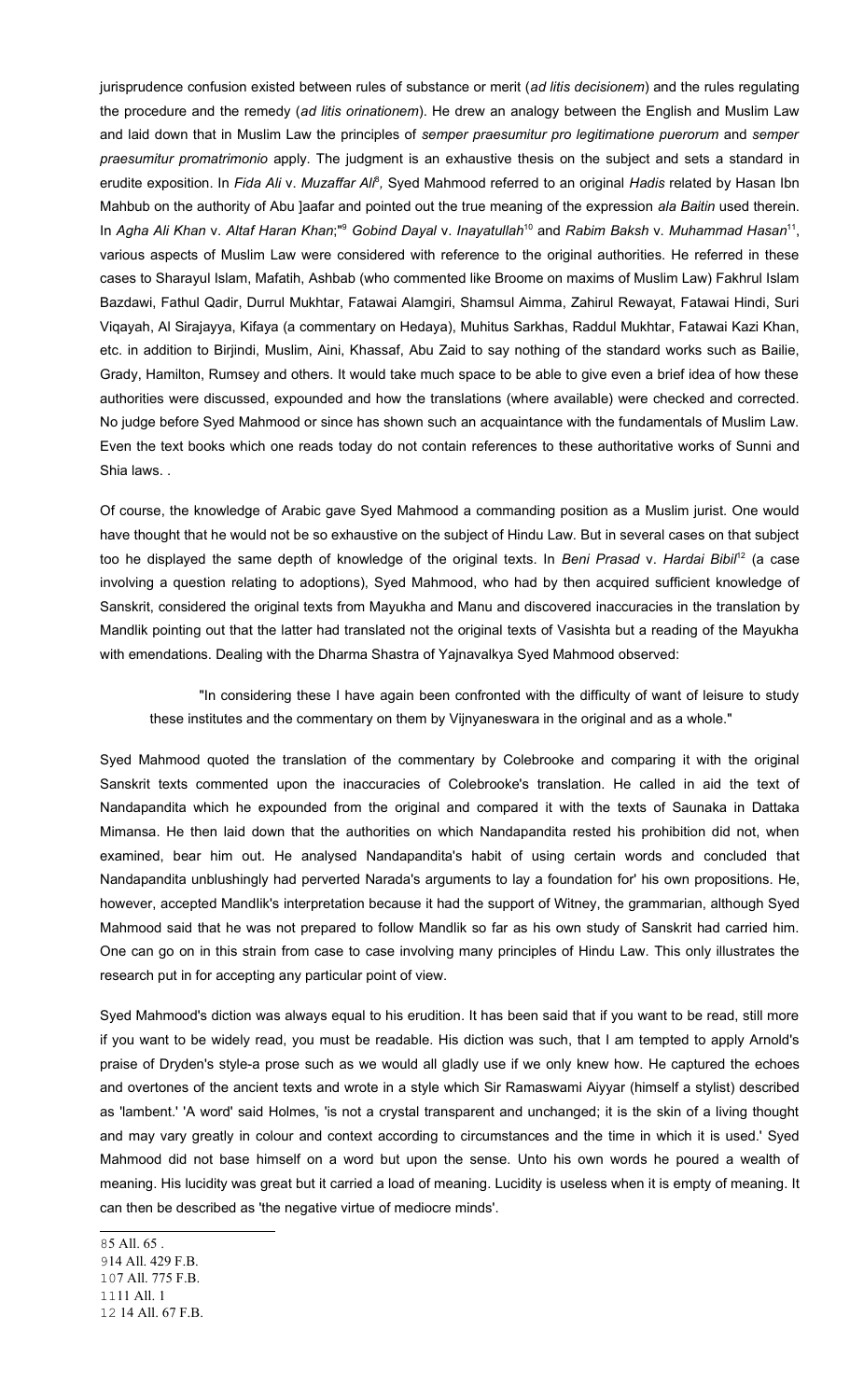Syed Mahmood was fearless. When the Chief Justice and his other colleagues would not reserve judgment so that he could prepare his own opinion after study, he characterized the judgment of the Full Bench as of doubtful validity. He referred to his own observations in the *Rohilkhand and Kumaun Bank* v. *Row* [13](#page-4-0) that 'when a court, consisting of several judges, hears a case, no judgment or order can be legally passed until all those judges have conferred with each other (sic), and made up their minds together. His dissents show that he was not overborne by his English brethren although when Sir Comer Petheram was the Chief Justice, there was always an air of unanimity against him, a unanimity which in at least one case, the Judicial Committee put to shame by adopting his dissent as their own judgment.

Justice Mahmood did not hesitate to lay down new principles. Judicial law making with him was not confined to a molar to molecular motion. He recognised the situations in which judges cannot make law and the legislators won't, but in spheres open to him he did not hesitate to embark on judicial legislation. He was not content to match the colours of precedents with the colour of the case before him, to choose the nearest colour. He went ahead and laid down the principle applicable. Thus, in Seth Chitormal v. shiblal<sup>[14](#page-4-1)</sup>, he extended the doctrine of salvage in maritime law to things lost upon land. He thought that the limitation of salvage lien to maritime cases had its base in ancient maritime superstition. He recognised, however, that a judge must not rewrite a statute, neither to enlarge it nor to contract it. He avaoided interpolation and evisceration. He did not read in by way of creation nor read out except to avoid patent nonsense or internal contradiction. In *Zamir Hussain* v. *Daulat Ram*[15](#page-4-2) Syed Mahmood boldly stated that it was no part of a judge's duty to enter into the merits and demerits of the law of pre-emption. And yet, in Lalli v. Ram Prasad<sup>[16](#page-4-3)</sup>, quoting Justice Story, he observed:

"Law as a science would be unworthy of the name, if it did not to some extent provide the means of preventing the mischiefs of improvidence, rashness, blind confidence, and credulity on one side, and skill, avarice, cunning and a gross violation of the principles of morals and conscience on the other. "

Thus in *Queen-Empress* v. *Pobpi and others* [17](#page-4-4) Syed Mahmood held that an appeal under section 420 of the Code of Criminal Procedure could not be disposed of in the absence of the accused and the appellant must be heard in person. He quoted the couplet of Seneca from Medea (I, I99):

## *"Quicunque aliquid statuerit parte inaudita altera-aequum licet statuerit, haud aequus fuerit," (sic)*

and matched it with a couplet from an Indian poet. It reminds us of the observation of a great judge of our times, "why should a man pay to prove his innocence?"

Syed Mahmood acknowledged ability in others. He praised Holloway and West, JJ. in *Sirbadharai* v. *Raghunath Prasad* [18](#page-4-5) , Dwarkanath Mitter, J. in *Durga Prasad* v. *Munsis* [19](#page-4-6) and in *Gobind Dayal* v. *Inayatullaha* [20](#page-4-7) Spankie, J.'s dissenting view was heartily accepted by him. It is only the great who can recognise greatness in others. Sir T. Muthusami Ayyar, the first Indian Judge and himself a great Judge, journeyed to Allahabad to meet his colleague.

Syed Mahmood retired prematurely in 1894. He reverted to practice but died nine years later. Thus passed away in 1903 from the legal world a luminary, the like of whom the Allahabad High Court has not seen. The profession of law has seen a decline in learning since his days. A good many of the erroneous decisions are the result of a failure to realize the historical relationship of the constituent parts of our laws. Judges are facile today; and it is said-'a corrupt judge offendeth not so highly as a facile judge'. Syed Mahmood was anything but facile. His title to fame is a combination of several circumstances. His greatness lay in the greatness of his pronouncements, the greatness of his intellect, the greatness of his knowledge and the greatness of his mind. He was great in every trait which a judge must possess. 'To be perfectly just', says Addison, is an attribute of the divine nature; to be so to the utmost of our abilities is the glory of man'. Syed Mahmood was great in the sense of a judge's oath to

<span id="page-4-7"></span><span id="page-4-6"></span><span id="page-4-5"></span><span id="page-4-4"></span><span id="page-4-3"></span><span id="page-4-2"></span><span id="page-4-1"></span><span id="page-4-0"></span><sup>13</sup> 6 All. 468